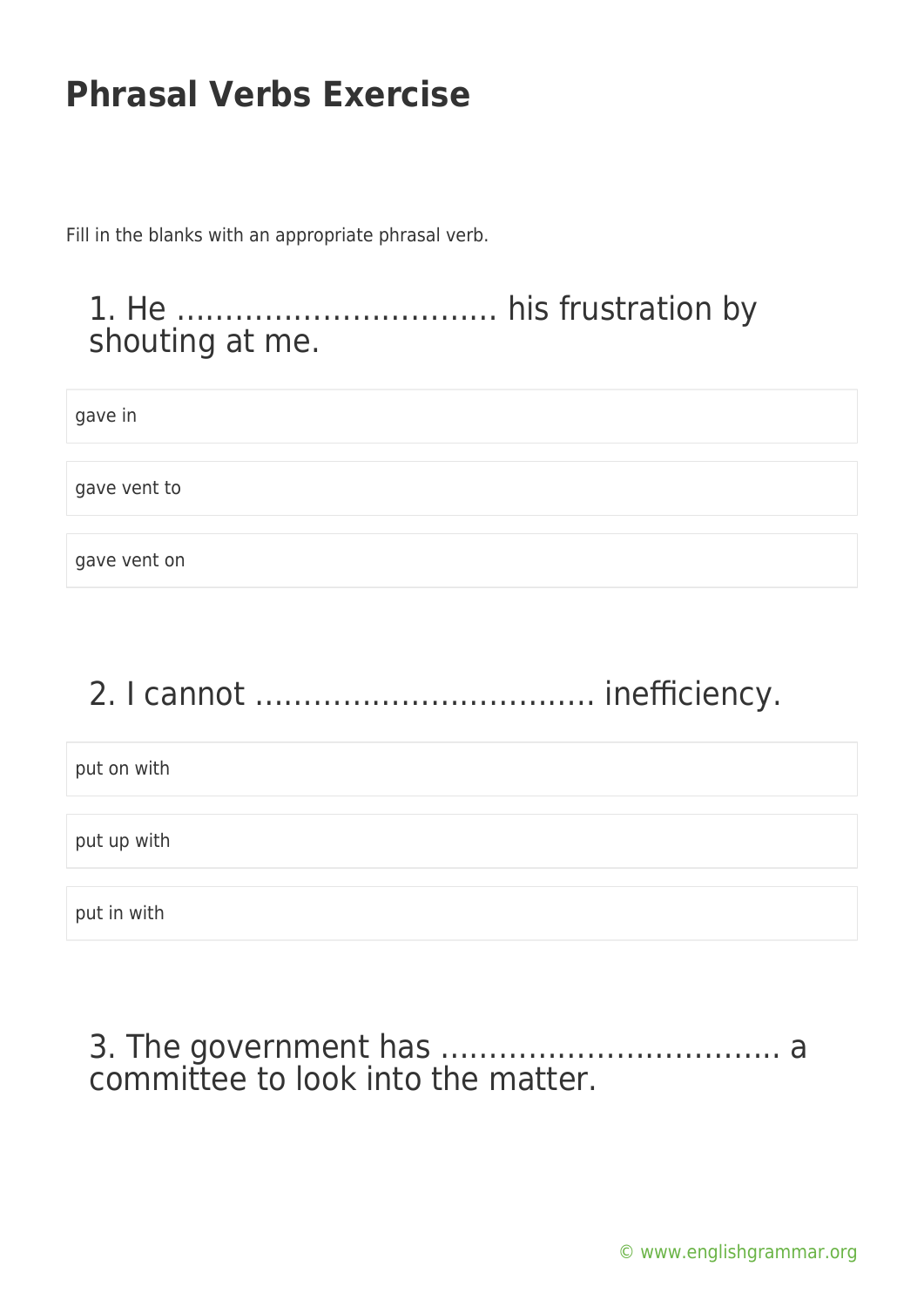| set out |  |  |  |
|---------|--|--|--|
|         |  |  |  |
| set up  |  |  |  |
|         |  |  |  |
| set in  |  |  |  |

### 4. My grandfather ………………………………. at the age of ninety-six.

passed off

passed away

passed in

### 5. The exam has been ……………………………… until Saturday.

put on

put off

[© www.englishgrammar.org](https://www.englishgrammar.org/)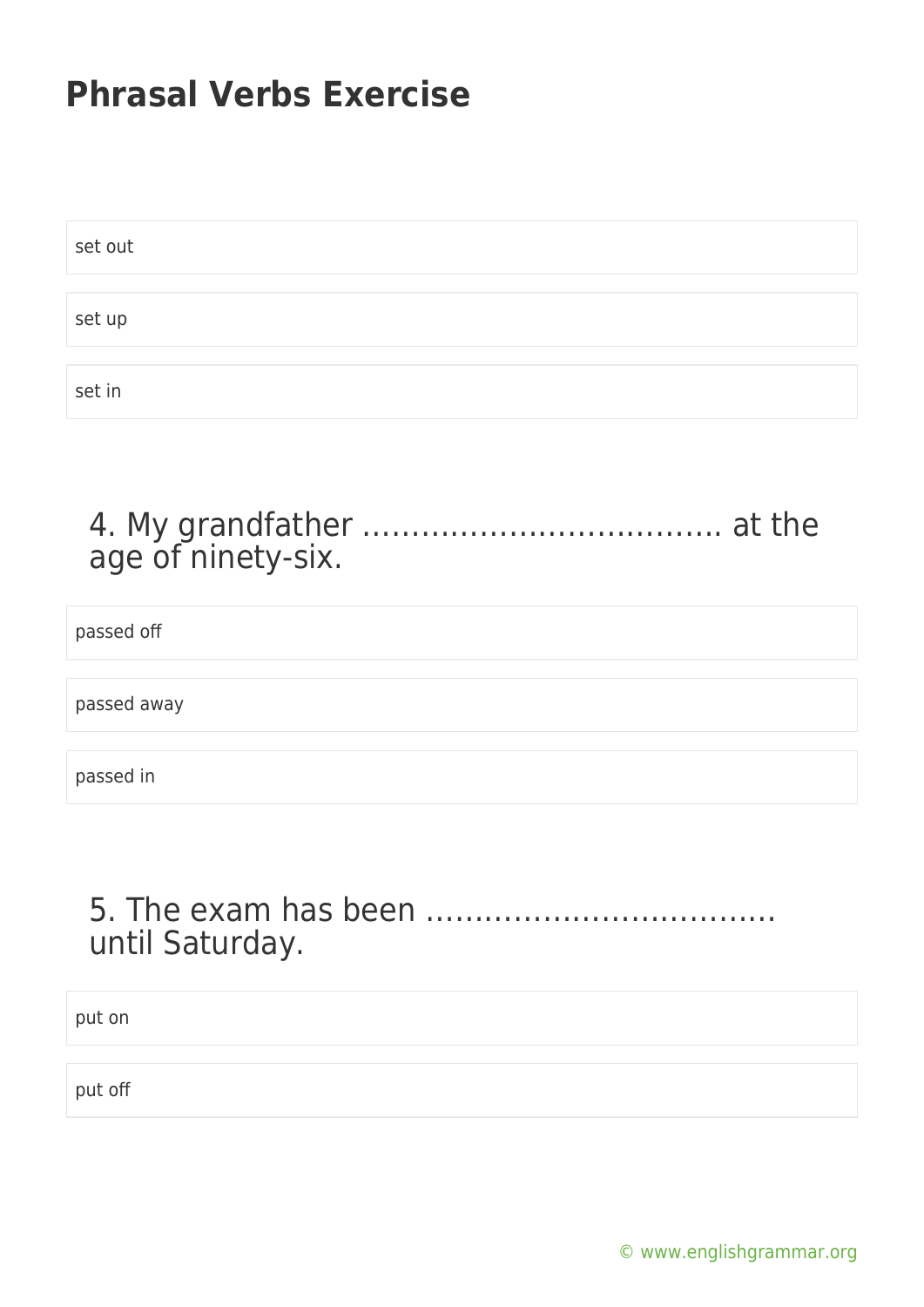put over

### 6. You have to …………………………… smoking if you want to improve your health.

give in give up give off

#### 7. In the end, she ……………………………….. to pressure.

| gave up  |  |  |  |
|----------|--|--|--|
|          |  |  |  |
| gave in  |  |  |  |
|          |  |  |  |
| gave off |  |  |  |

[© www.englishgrammar.org](https://www.englishgrammar.org/)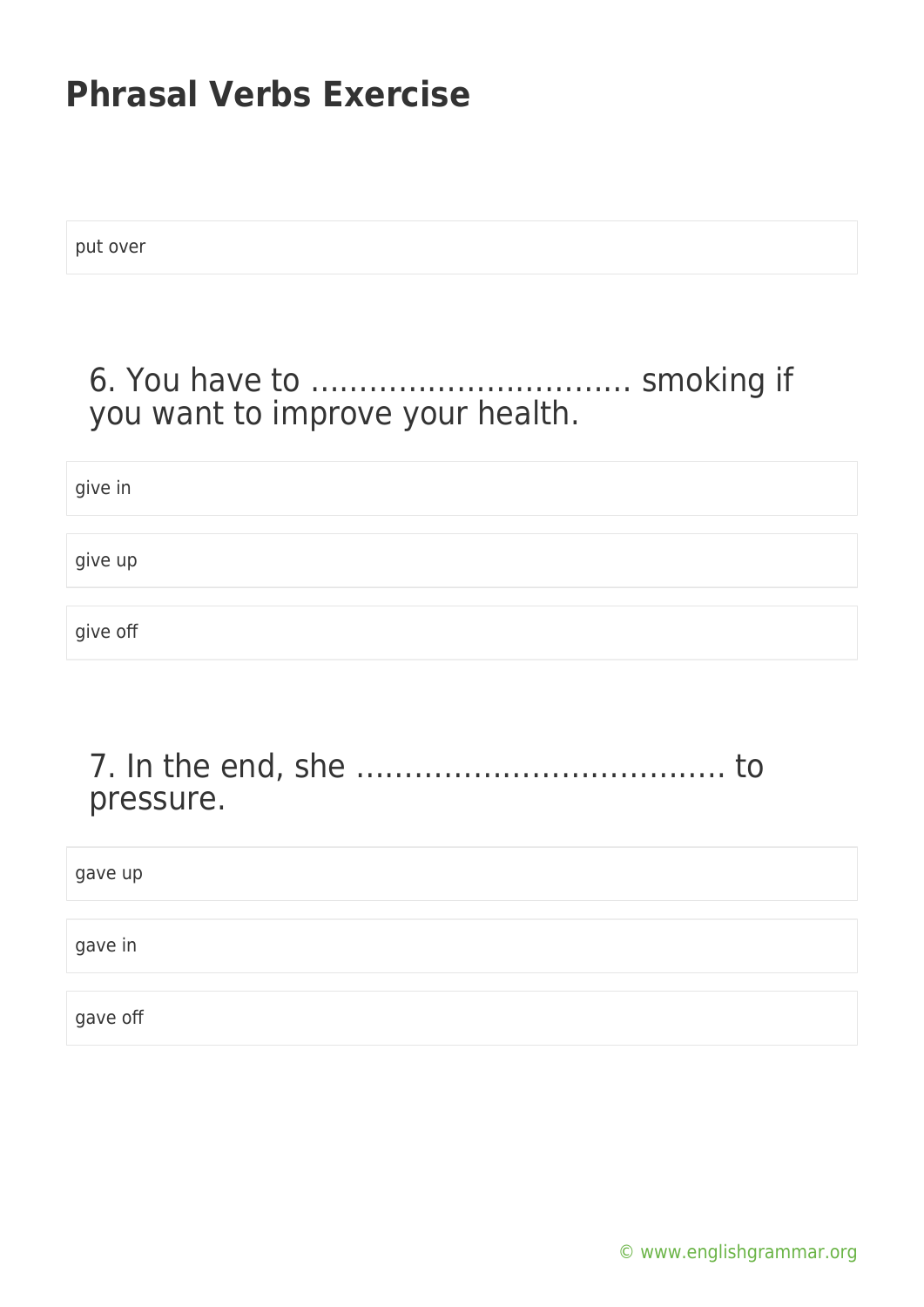### 8. I need someone to ……………………………………. my dog when I am away.

take care about take care of take care for

## 9. The scandal ……………………………… the downfall of the politician.

brought about

brought in

brought out

### 10. One must learn to ……………………………….. obstacles in life.

get around

[© www.englishgrammar.org](https://www.englishgrammar.org/)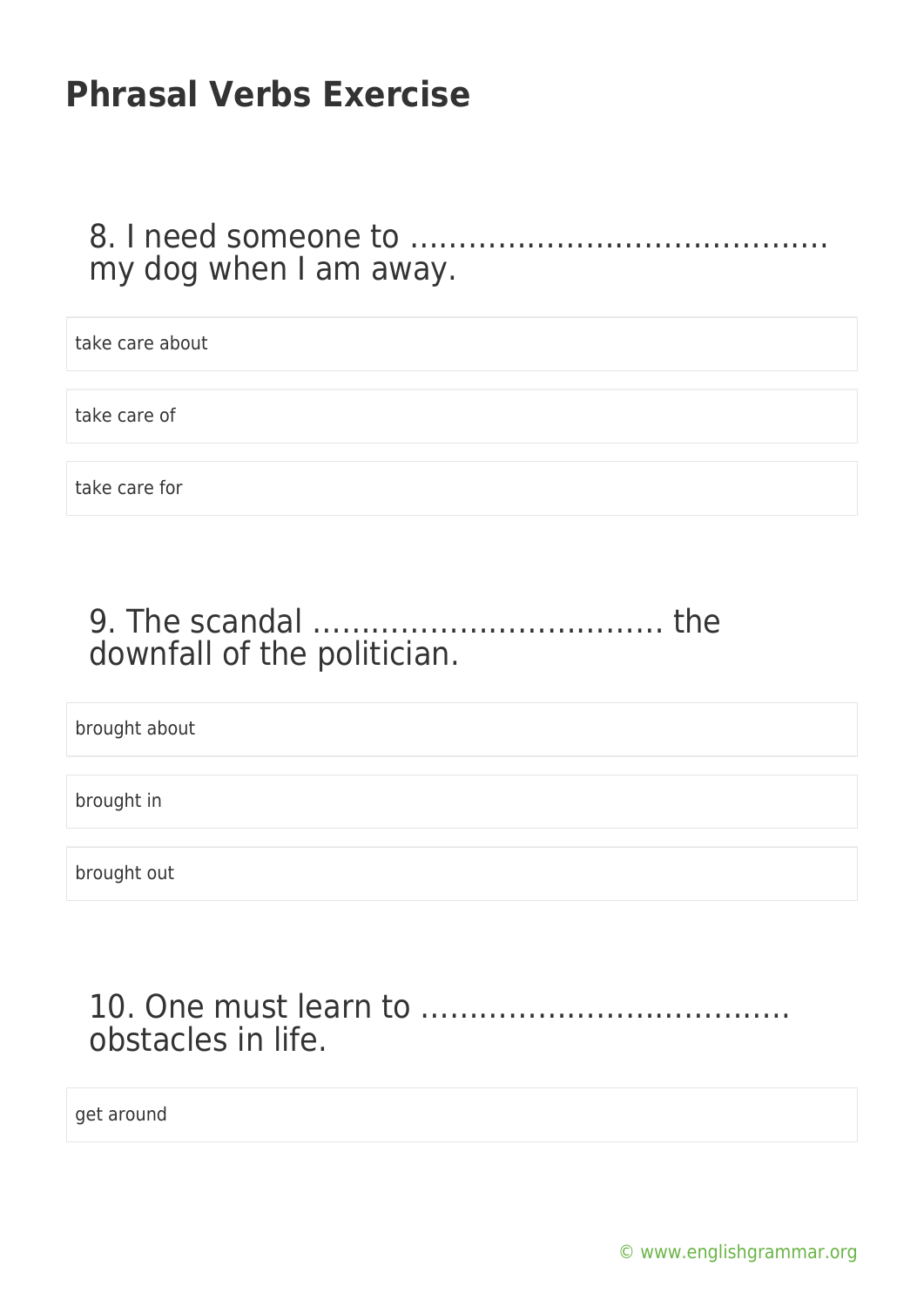get off

get out

#### 11. Fasten your seat belts. We are about to …………………………..

take off take over take in

#### 12. He was …………………………….. by her sweet words.

taken out taken in taken off